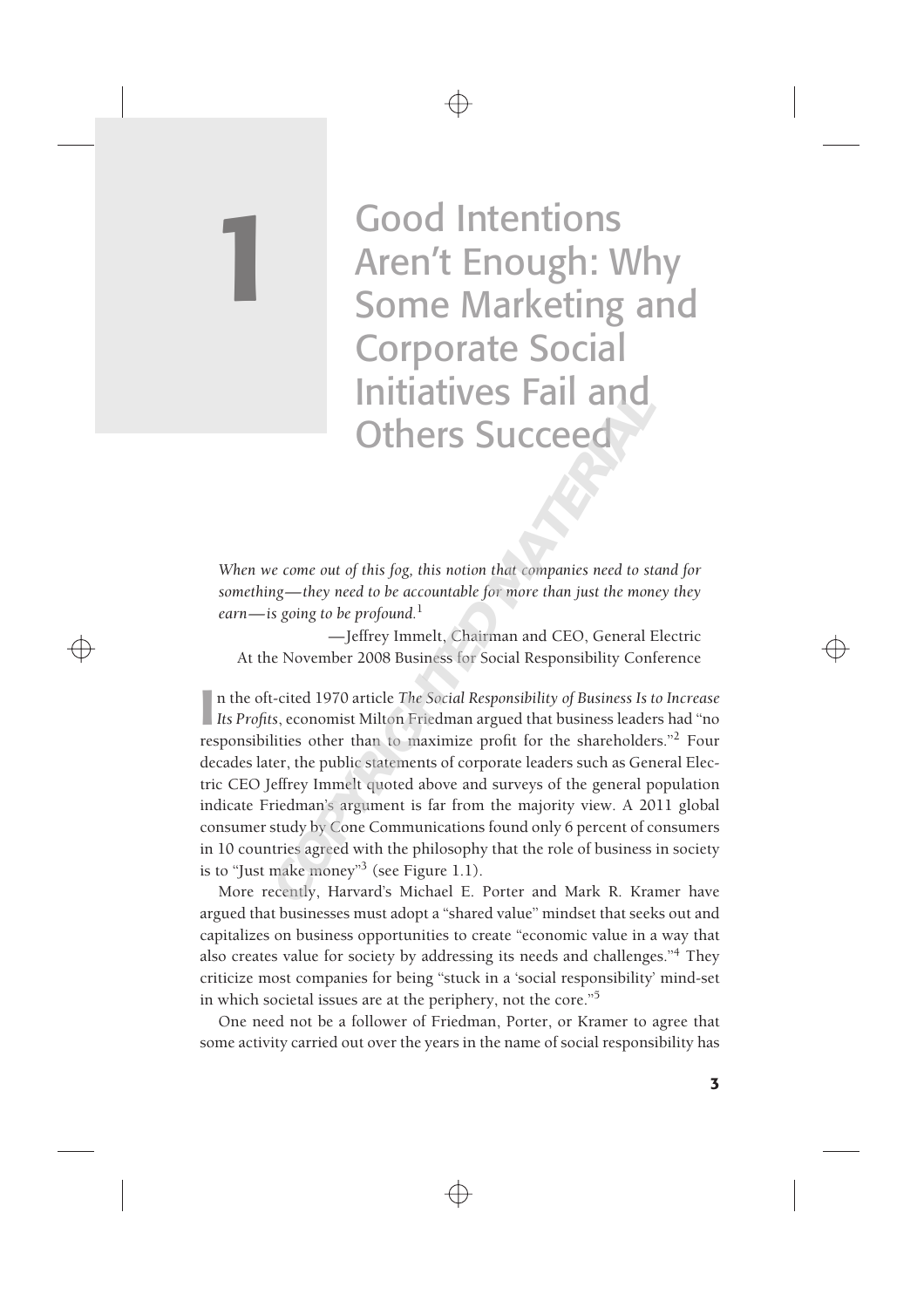

# **FIGURE 1.1** The overwhelming majority of consumers surveyed in 10 countries in 2011 for the Cone/Echol Global CR Opportunity Study indicated they believe businesses have societal responsibilities beyond generating profits.

been poorly conceived and ineffective at producing benefits for the companies or causes involved. Conceptualizing, creating, executing, and evaluating marketing and corporate social initiatives is challenging work. This book is intended to be a practical management guide for the executives tasked with allocating scarce resources to strategically craft policies and programs that do good for their companies and their communities.

We will distinguish *six major types of marketing and corporate social initiatives* and provide perspectives from professionals in the field on strengths and weaknesses of each in terms of benefits to the cause and benefits to the company. We've divided these initiatives into two groups: those that are marketingoriented (cause promotion, cause-related marketing, and corporate social marketing) and those that more broadly express and advance corporate values and objectives (corporate philanthropy, workforce volunteering, and socially responsible business practices). To firmly familiarize you with the breadth of options, Chapter 2 provides an overview of the six types of initiatives and then each is covered in depth in its own chapter. (It should be noted that in practice, many programs are hybrid combinations of several initiative strains.)

Then we will guide you through recommended best practices for choosing among the varied potential social issues that could be addressed by a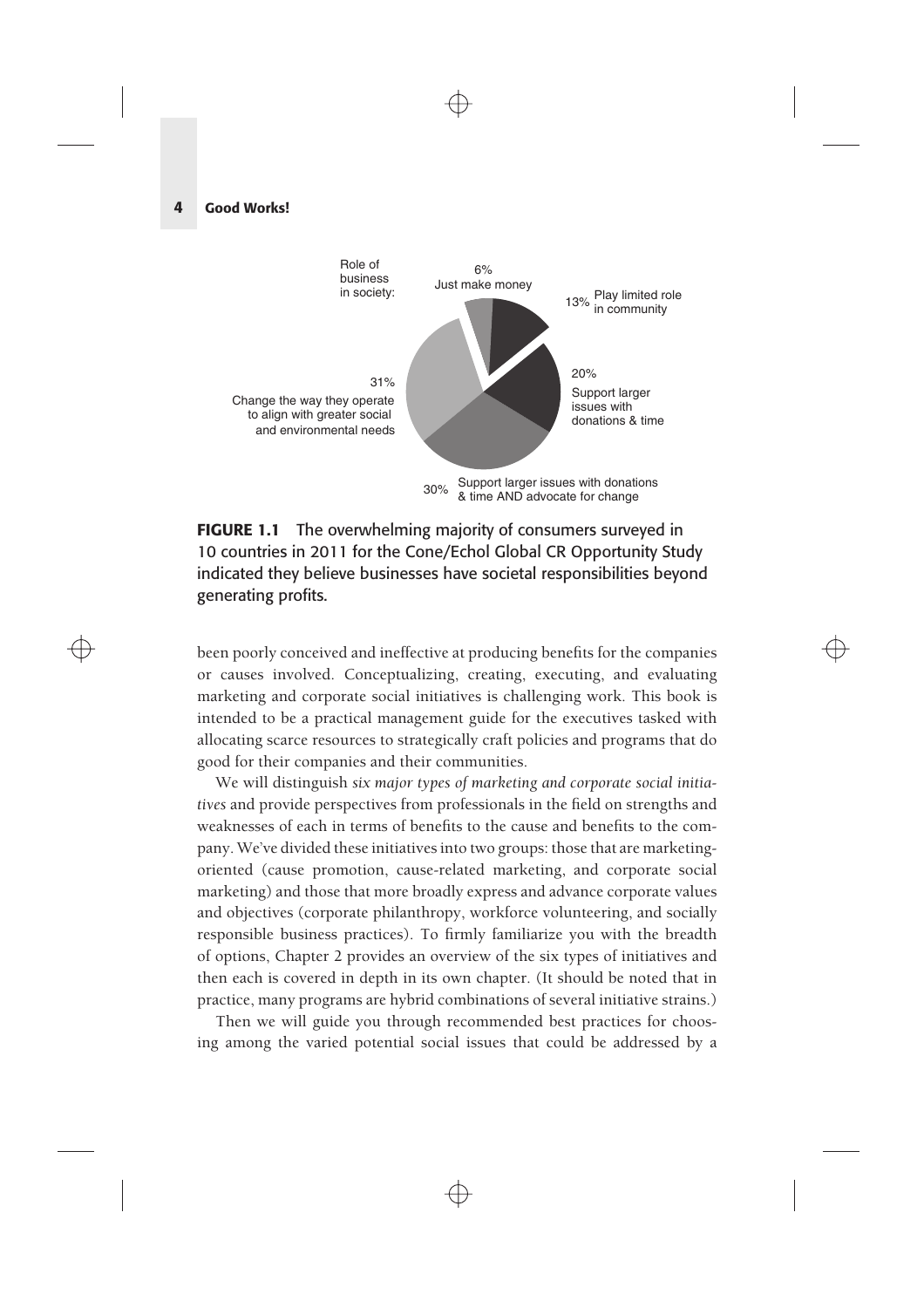corporation; selecting an initiative that will do the most good for the social issue as well as the corporation; developing and implementing successful program plans; and evaluating program efforts.

This opening chapter sets the stage by providing a common language for the rest of the book. We highlight trends and statistics that demonstrate that corporations have an increased focus on social responsibility; describe the various perceived factors experts identify as fueling these trends; and conclude with current challenges and criticisms facing those attempting to do the most good.

# What Is *Good*?

A quick browse of Fortune 500 websites reveals that the umbrella concept of *good* has many names including: *corporate social responsibility, corporate citizenship, corporate philanthropy, corporate giving, corporate community involvement, community relations, community affairs, community development, corporate responsibility, global citizenship, and corporate societal marketing*.

For purposes of this focused discussion and applications for best practices, we prefer the use of the term *corporate social responsibility* and offer the following definition:

*Corporate social responsibility* (CSR) is a commitment to improve community well-being through discretionary business practices and contributions of corporate resources.

This definition refers specifically to business activities that are *discretionary* as opposed to practices that are mandated by law or are moral or ethical in nature and perhaps, therefore, expected. We are referring to a voluntary *commitment* a business makes to choose and implement these practices and make these contributions. It will need to be demonstrated in order for a company to be described as socially responsible and will be fulfilled through adoption of new business practices and/or contributions, either monetary or nonmonetary. And when we refer to *community well-being,* we are including human conditions as well as environmental issues and communities from local to global that are defined by geography, demographics, challenges, aspirations, and many other factors.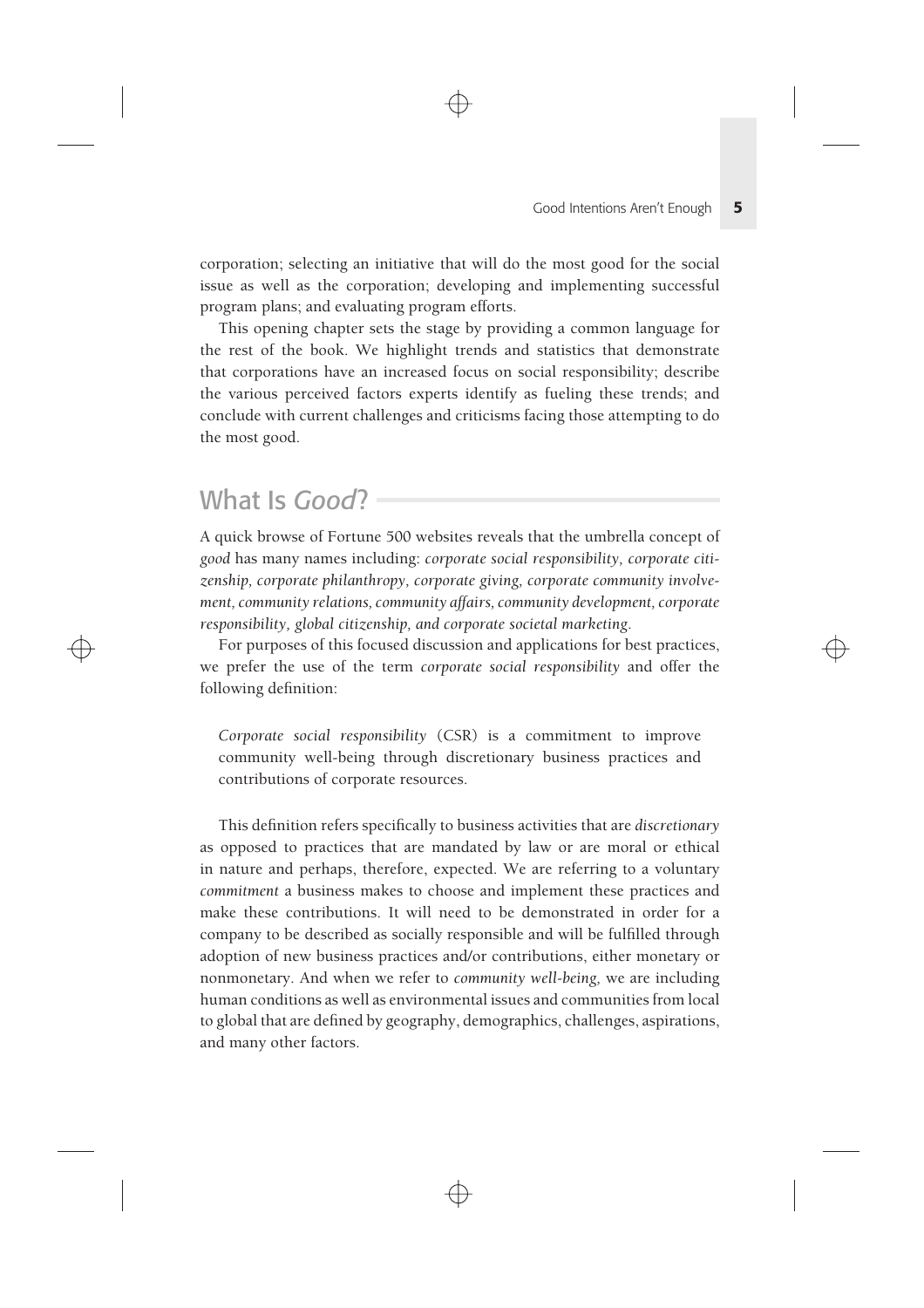We use the term *marketing and corporate social initiatives* to describe major efforts under the corporate social responsibility umbrella and offer the following definition:

*Marketing and corporate social initiatives* are major activities undertaken by a corporation to support social causes, strengthen its business, and fulfill commitments to corporate social responsibility.

Causes most often supported through these initiatives are those that contribute to community *health* (i.e., AIDS prevention, early detection for breast cancer, timely immunizations); *safety* (i.e., designated driver programs, crime prevention, use of car safety restraints); *education* (i.e., literacy, computers for schools, special needs education); *employment* (i.e., job training, hiring practices, plant locations); the *environment* (i.e., recycling, elimination of the use of harmful chemicals, reduced packaging); *community and economic development* (i.e., low-interest housing loans, mentoring entrepreneurs); and *other basic human needs and desires* (i.e., hunger, homelessness, protecting animal rights, exercising voting privileges, anti-discrimination).

Support from corporations may take many forms including cash contributions, grants, promotional sponsorships, technical expertise, in-kind contributions (i.e., donations of products such as computer equipment or services such as printing), paid and earned media support, employee volunteers, and access to distribution channels. Cash contributions may come directly through the corporation or indirectly through foundations they have established.

Corporations may be sponsoring these initiatives on their own (e.g., Procter & Gamble's Tide Loads of Hope sends mobile clothes washing units to disaster zones) or in partnership with others (e.g., Food Network and Share Our Strength collaborate on public service announcements). They may be conceived of and managed by one department within the corporation, or by a team representing multiple business units.

# What Are the Trends? -

In the past decade, directional signals point to increased corporate giving and investment in cause sponsorship, increased corporate reporting on social responsibility initiatives, the establishment of a corporate social norm to do good, and a migration from giving as an obligation to giving as a strategy.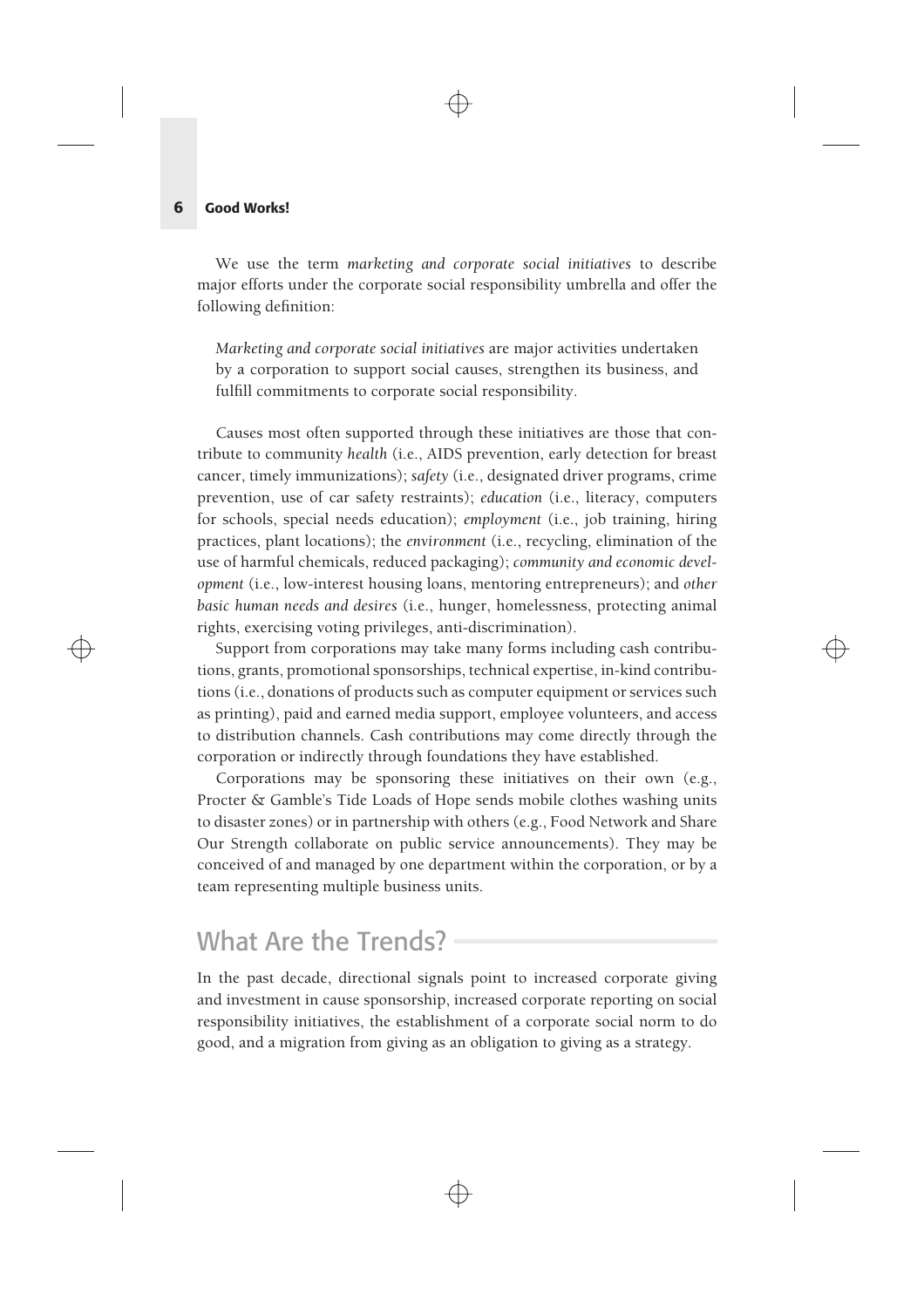# Increased Giving

In spite of the recession, corporate cash and in-kind giving in the United States rose 10.6 percent in 2010 to \$15.29 billion (including \$4.7 billion in grants and gifts made by corporate foundations), according to the Giving USA 2011 study.<sup>6</sup> Two-thirds of companies reported increasing their contributions from 2009 to 2010, according to the Committee Encouraging Corporate Philanthropy's annual survey.<sup>7</sup>

Growing at a rate of 6.7 percent, corporate cause sponsorship was the fastest-growing sponsorship segment in 2010, according to analysts at the IEG Sponsorship Report.<sup>8</sup> In 2011, corporate cause sponsorship grew a more modest 3.7% to \$1.68 billion according to IEG.<sup>9</sup>

Increased Reporting Corporate social responsibility reporting is nearly ubiquitous among the largest companies and is growing rapidly around the world.<sup>10</sup> According to KPMG, a professional services firm, their 2011 survey found that 95 percent of the Global Fortune 250 companies reported on corporate responsibility activity.<sup>11</sup> That's more than double the level KPMG found in 2002.<sup>12</sup> ''Almost half of the G250 companies report gaining financial value from the[ir]  $CR$  initiatives," KPMG reported.<sup>13</sup>

# Establishment of a Corporate Social Norm to Do Good

Within those printed and digital reports, there are consistent and similar messages from CEOs, signaling that commitments to corporate social responsibility have entered the mainstream of corporate dialogue as a must do, as indicated in the following examples:

- General Mills: ''Our goal is to stand among the most socially responsible consumer food companies in the world. Every day we work to earn the trust of consumers beginning with the safety of our products. Being a responsible corporate citizen is integral to maintaining that trust.'' —Ken Powell, chairman and CEO<sup>14</sup>
- IBM: ''Addressing the issues facing the world now—from clean water, better healthcare, green energy and better schools, to sustainable and vibrant cities, and an empowered workforce and citizenry—does not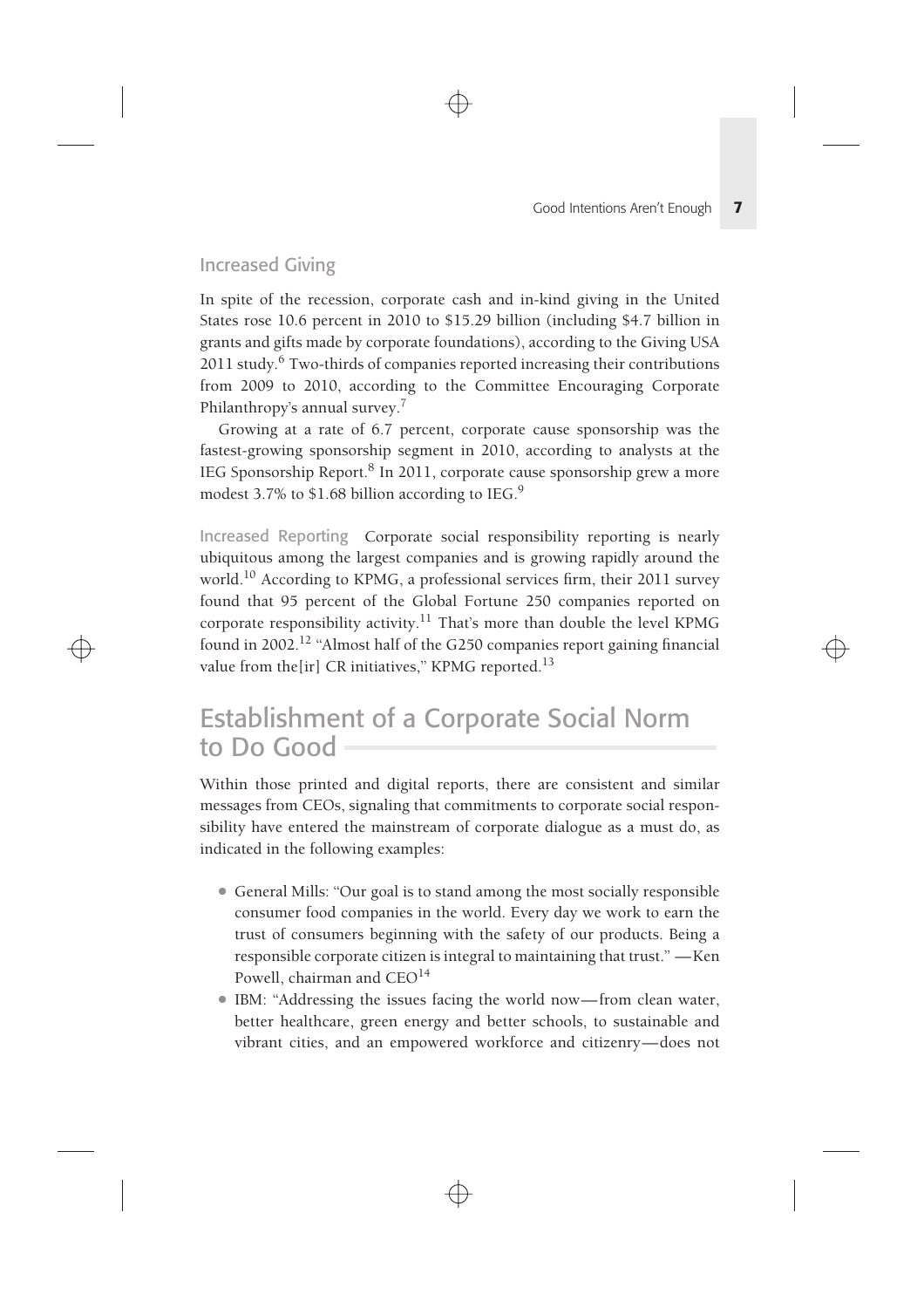pose a choice between business strategy and citizenship strategy. Rather it represents a fusion of the two.'' —Samuel J. Palmisano, chairman, president, and CEO<sup>15</sup>

- Nike: ''It's time for the world to shift. All companies face a direct impact from decreasing natural resources, rising populations and disruption from climate change. And what may be a subtle effect now will only become more intense over the next five to ten years. Never has business had a more crucial call to innovate not just for the health and growth opportunities for our companies, but for the good of the world.'' —Mark Parker, president and CEO<sup>16</sup>
- Seventh Generation: ''We seek to build the most trusted brand on the planet. We seek to reach more consumers, partner with like-minded retailers, and collaborate with responsible suppliers, as we double our business in the next five years. We will anchor our growth by investing in the Seventh Generation Community and our brand and by discovering exciting and innovative ways to meet consumer needs more sustainably.''  $-$ John B. Replogle, president and  $CEO<sup>17</sup>$
- Starbucks: ''Today, perhaps more than ever, people are looking to the business community to help address many of the complex issues facing our world. At Starbucks, we acknowledge that responsibility, and will once again set a new standard of corporate responsibility.'' —Howard Schultz, president and CEO<sup>18</sup>

## A Shift from Obligation to Strategy

In a seminal article in the *Harvard Business Review*, Craig Smith identified *The New Corporate Philanthropy*, describing it as a shift to making long-term commitments to specific social issues and initiatives, providing more than cash contributions, sourcing funds from business units as well as philanthropic budgets, forming strategic alliances, and doing all of this in a way that also advances business goals.

A milestone he identified that contributed to this evolution was a Supreme Court decision in the 1950s that removed legal restrictions and unwritten codes that up to that point had restricted, or at least limited, corporate contributions and involvement in social issues. Subsequently, by the 1960s, most U.S. companies began to feel pressures to demonstrate their social responsibility and established in-house foundations and giving programs.<sup>19</sup>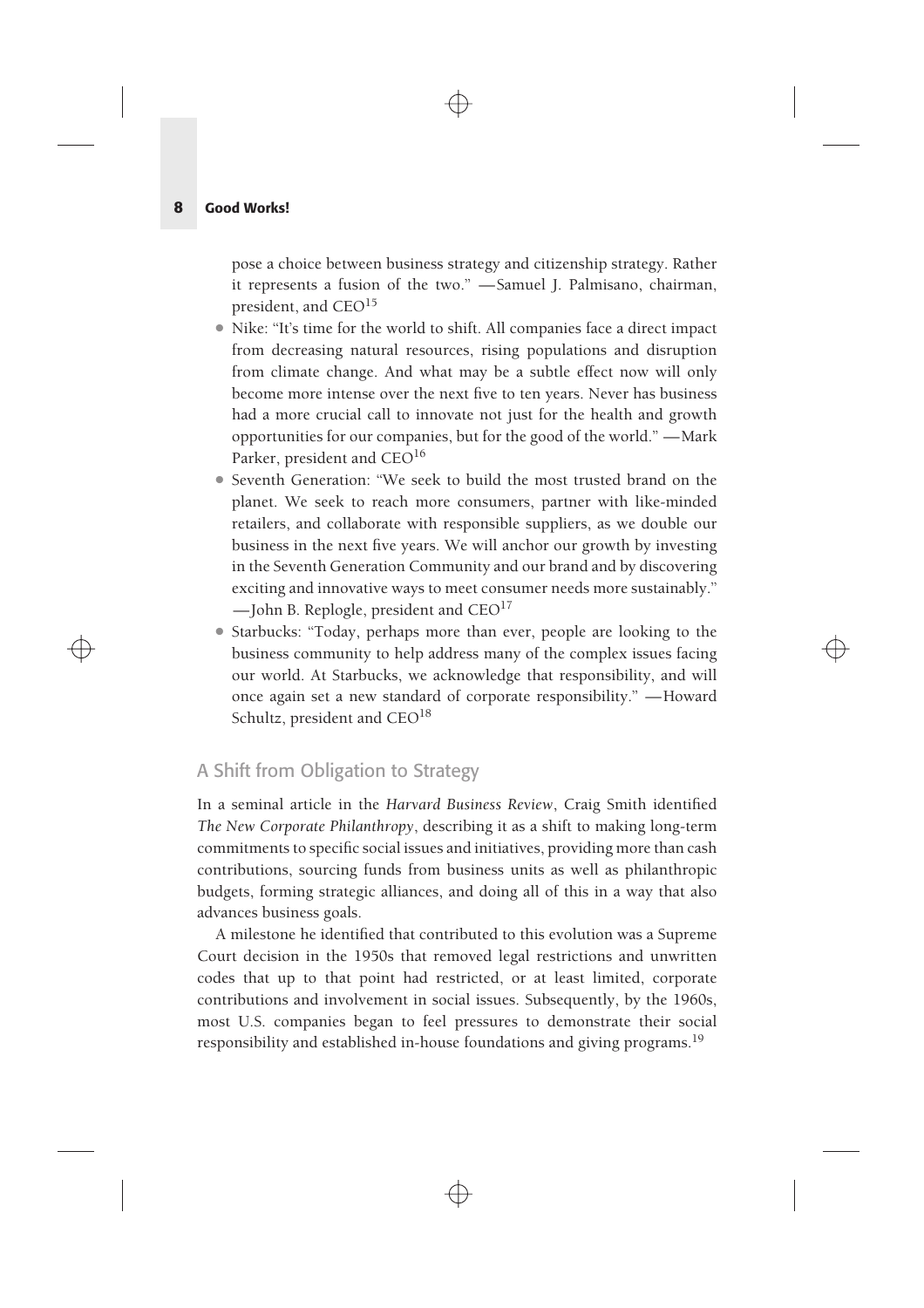One of the next milestones Smith cited was the *Exxon Valdez* oil spill in 1989 that brought into serious question the philanthropy of the 1970s and 1980s, a period when corporations tended to support a variety of social issues least associated with their line of business and turn over management of their giving to separate foundations. When Exxon then needed access to environmentalists for expertise and support, management was ''without ties to environmental leaders nurtured by the foundation."<sup>20</sup> A final milestone that Smith identified was the emergence and visibility of models in the 1990s such as the one used at AT&T that was ''designed as much to reform the company as to reform society.''<sup>21</sup>

Hess, Rogovsky, and Dunfee suggest that another force driving this shift is *The New Moral Marketplace Factor*, which is creating an increased importance of perceived corporate morality in choices made by consumers, investors, and employees. They point to several examples of marketplace morality including ''investors choosing socially screened investment funds, consumers boycotting Shell Oil because of its decision to sink the Brent Spar oil rig, and employees' desires to work for socially responsible firms.''22

In the following section, we contrast the more traditional approach to corporate philanthropy with the now strategic approach in terms of our best practice issues of selecting, developing, implementing, and evaluating marketing and corporate social initiatives.

## The Traditional Approach: Fulfilling an Obligation

Prior to the 1990s, decisions regarding the selection of social issues to support tended to be made based on themes reflecting emerging pressures for *doing good to look good.* It was most common that corporations would establish, follow, and report on a fixed annual budget for giving, sometimes tied to revenues or pretax earnings. Funds were allocated to as many organizations as possible, reflecting a perception that this would satisfy the most constituent groups and create the most visibility for philanthropic efforts. Commitments were more short-term, allowing the organization to spread the wealth over a variety of organizations and issues through the years. Interestingly (given where we are today), there was more of a tendency to avoid issues that might be associated with core business products, as this might be perceived as self-serving, and to steer clear from major and often controversial social issues such as AIDS, judging that these were best handled by government and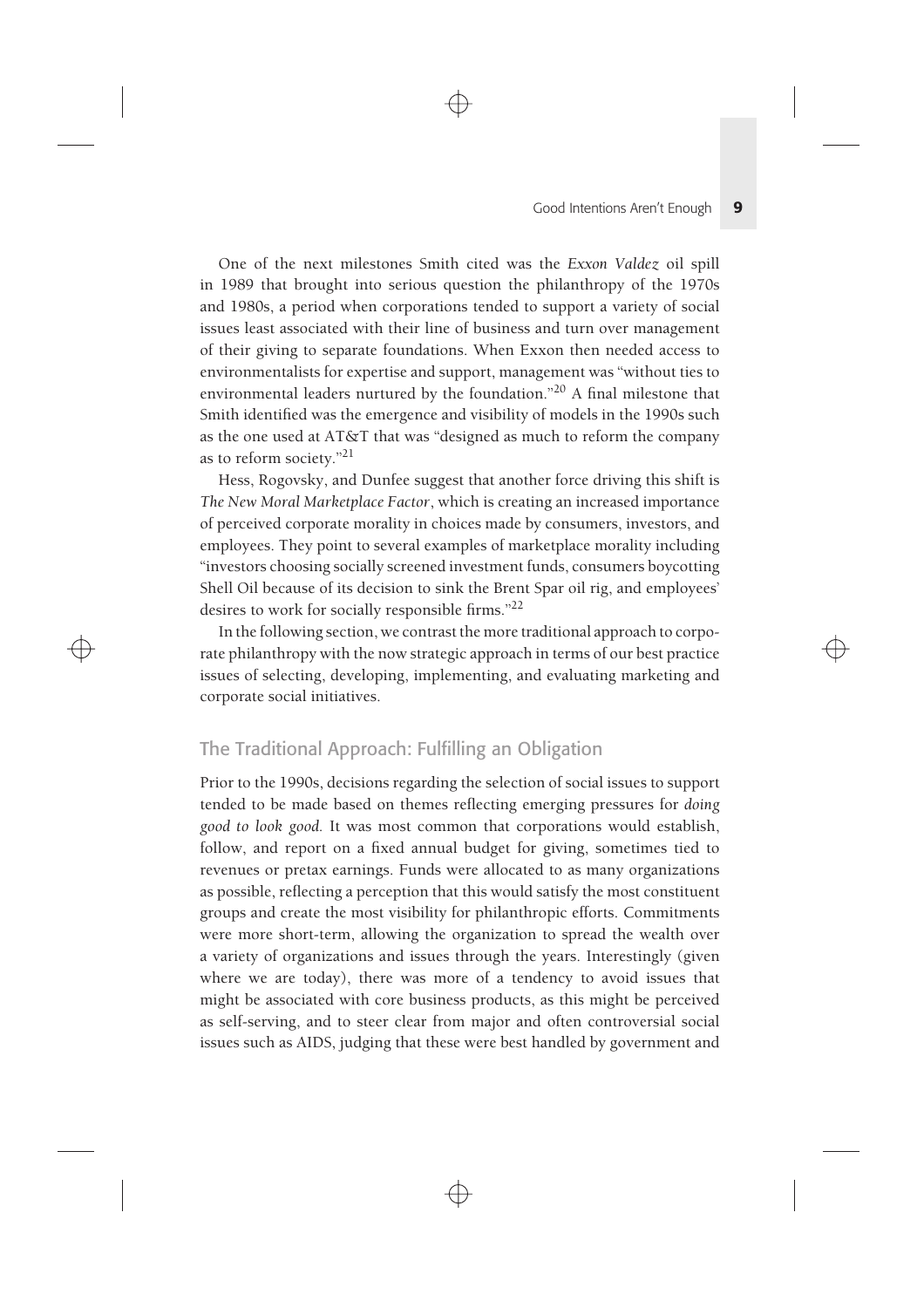nonprofit experts. Decisions regarding issues to support and organizations to sponsor were also more heavily influenced by preferences (and wishes) of senior management and directors of boards than by needs to support strategic business goals and objectives.

When developing and implementing specific initiatives, the rule of thumb might have been described as to *do good as easily as possible*, resulting in a tendency to simply write a check. Most were satisfied being one of many corporate sponsors, as visibility for efforts was not a goal or concern. And because it would require extra effort, few attempts were made to integrate and coordinate giving programs with other corporate strategies and business units such as marketing, human resources, and operations.

And in terms of evaluation, it appears little was done (or asked for) to establish quantifiable outcomes for the business or the social cause, *trusting that good happened.*

# The New Approach: Supporting Corporate Objectives, Too

As noted earlier, Smith described that in the early 1990s, many turned to a new model of corporate giving, a strategic approach that ultimately impacted what issues corporations supported, how they designed and implemented their programs, and how they were evaluated.

Decision-making now reflects an increased desire for *doing well and doing good*. We see more corporations picking a few strategic areas of focus, ones that fit with corporate values; selecting initiatives that support business goals; choosing issues related to core products and core markets; supporting issues that provide opportunities to meet marketing objectives such as increased market share, market penetration, or building a desired brand identity; evaluating issues based on their potential for positive support in times of corporate crisis or national policy making; involving more than one department in the selection process, so as to lay a foundation of support for implementation of programs; and taking on issues the community and customers and employees care most about.

Developing and implementing programs in this new model looks more like *doing all we can to do the most good, not just some good*. It is more common for managers to make long-term commitments, to offer in-kind contributions such as corporate expertise, technological support, access to services, and donation of retired equipment. We see more efforts to share distribution channels with cause partners; to volunteer employee time; to integrate the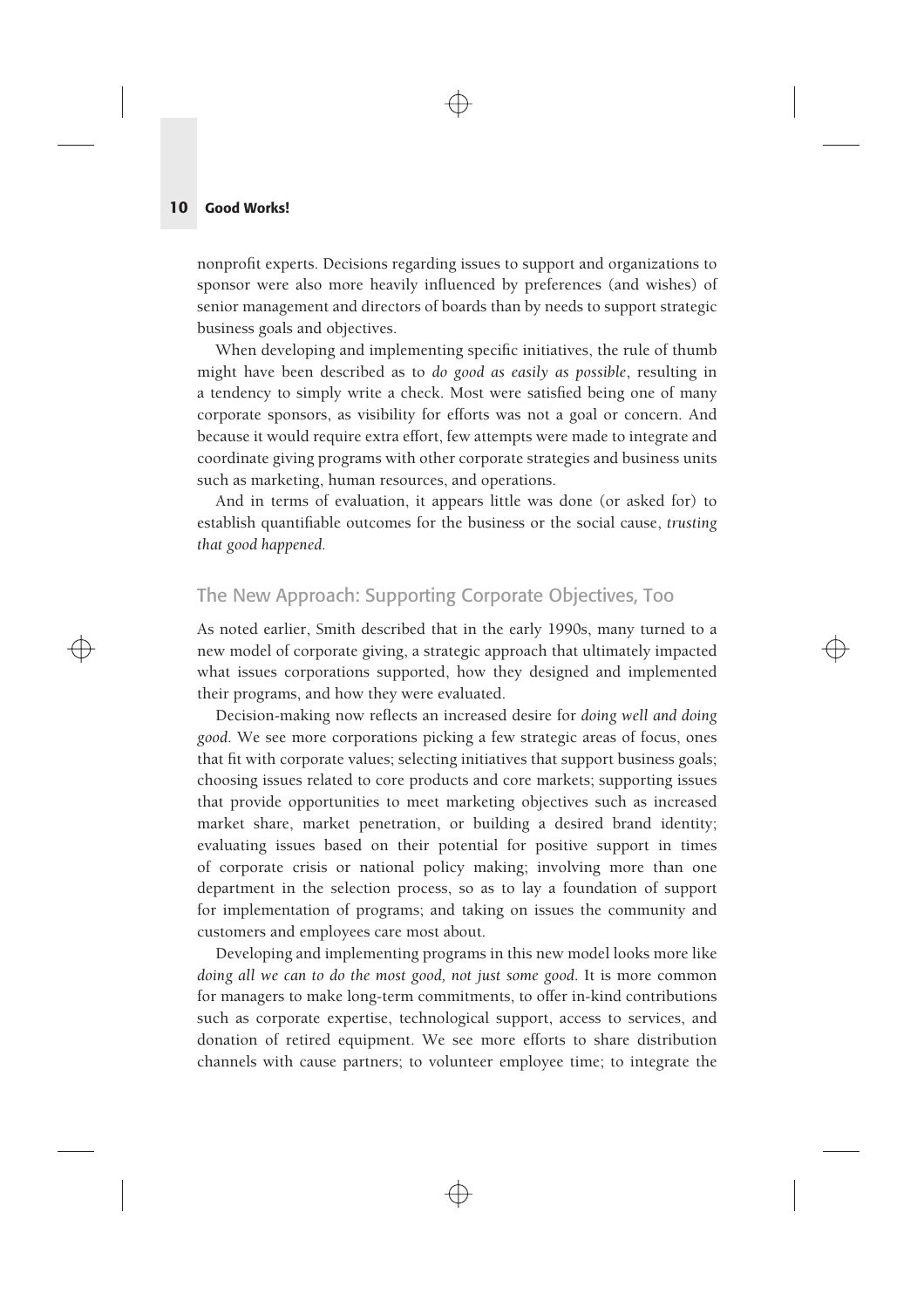issue into marketing, corporate communications, human resources, community relations, and operations; to form strategic alliances with one or more external partners (private, public, non-profit); and to see funding coming from additional business units such as marketing and human resources.

Evaluation now has increased importance, perceived as critical to answering the question *What good did we do?* Trusting is not good enough. This input is valued, as a part of a strategic framework that then uses this feedback for course correction and credible public reporting. As a result, we see increased pressures for setting campaign goals, measuring outcomes for the corporation, and measuring impact for the cause. Even though there are increased pressures for evaluation of outcomes, program partners are still challenged with determining methodologies and securing resources to make this happen.

The rapidly escalating growth of digital, social, and mobile communications over the past five years has provided companies with new tools for engaging stakeholders in corporate social initiatives. Frequent changes on relatively established major platforms like Facebook, Twitter, and YouTube and the emergence of other specialized and mass online and mobile tools means that knowledge of how to best use them is still in its infancy. To provide insight into some emerging best practices, we've laced this book with *Social Media Spotlights*.

In addition to creating new opportunities, the changing digital landscape has also presented companies with serious challenges. The decentralization of communications tremendously amplifies and accelerates the power of individuals and groups to spread criticism of corporate efforts.

## Why Do *Good* ?

Most healthcare professionals promise that if we engage in regular physical activity, we'll look better, feel better, do better, and live longer. There are many who say that participation in Marketing and Corporate Social Initiatives has similar potential benefits. It appears that it looks good to potential consumers, investors, financial analysts, business colleagues, in annual reports, in the news, and maybe even in congress and the courtroom. It is reported that it feels good to employees, current customers, stockholders, and board members. There is growing evidence that it does good for the brand and the bottom line as well as the community. And there are some who claim that corporations with a strong reputation for corporate social responsibility actually last longer.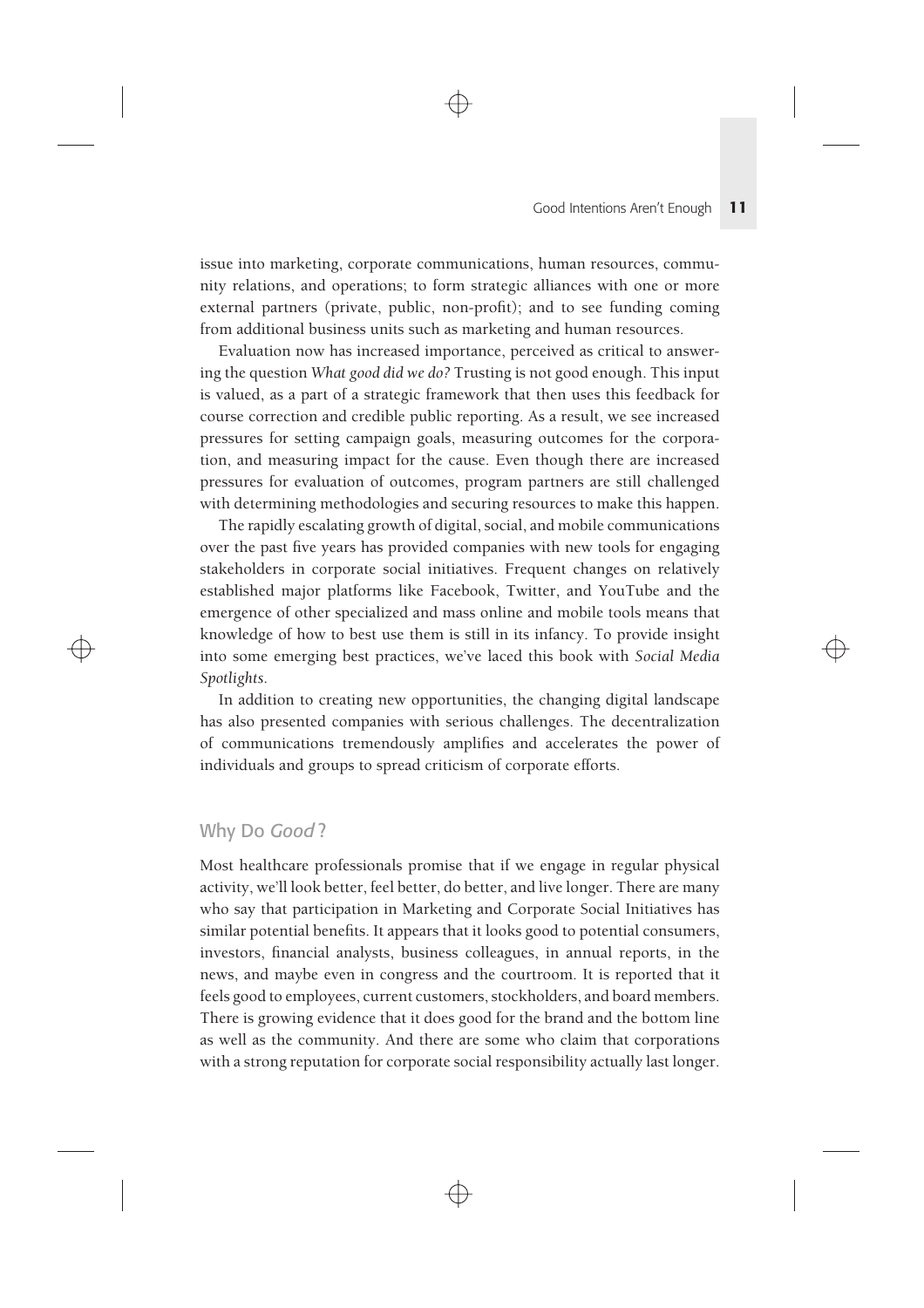Let's examine the existing evidence that participation in marketing and corporate social initiatives can impact key performance factors, ones that could then support these claims.

Business for Social Responsibility is a leading non-profit global organization providing businesses with information, tools, training, and advisory services related to integrating corporate social responsibility in their business operations and strategies. Their research and experience concludes that companies have experienced a range of bottom-line benefits, including several of the following:23

- Increased sales and market share
- Strengthened brand positioning
- Enhanced corporate image and clout
- Increased ability to attract, motivate, and retain employees
- Decreased operating costs
- Increased appeal to investors and financial analysts

# Increased Sales and Market Share

Cone Communications has been surveying U.S. consumers and employees on their attitudes concerning companies and causes since 1993. Perhaps spurred by the economic downturn, the 2011 U.S. data revealed some of the highest levels of consumer expectations and preferences Cone had ever recorded.<sup>24</sup>

- Ninety-four percent reported that they were likely to switch brands, about equal in price and quality, to one that supports a social issue—an all-time high. (That figure was 66 percent back in 1993 and 79 percent two months after September 11, 2011.<sup>25</sup>)
- Ninety-one percent said they would buy a product associated with a cause if given the opportunity. Sixty-two percent said they had purchased a cause-related product in the past year.
- Eighty-one percent said they would donate to a charity supported by a company they trust, if given the opportunity. Seventy percent reported they had made such a donation in the past year.

In 2011, Cone added citizens in nine other countries to its research and found that ''consumers globally believe companies have an explicit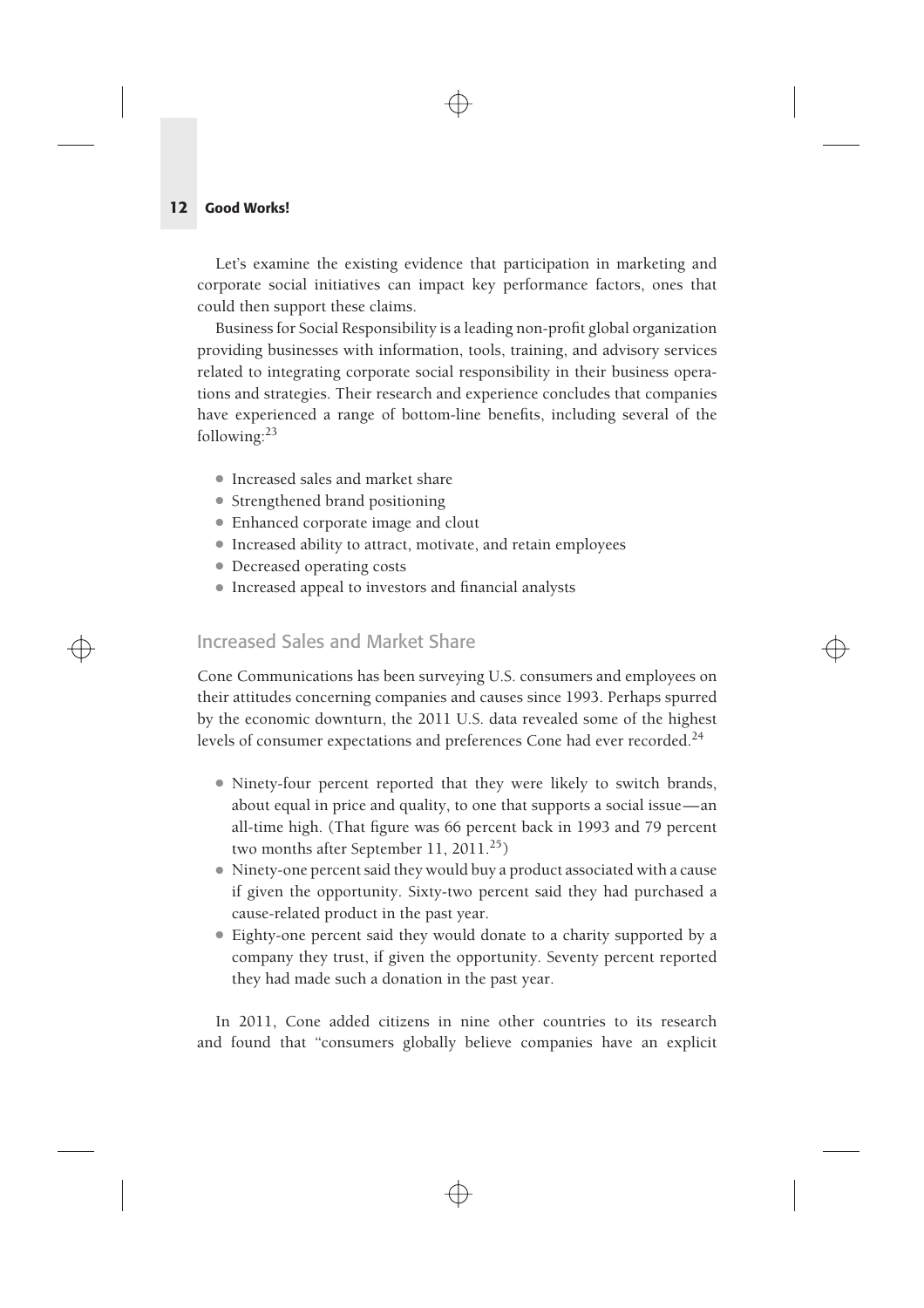responsibility to help change the world."<sup>26</sup> Taken together, 94 percent of 10,000 citizens surveyed in Canada, Brazil, the United Kingdom, Germany, France, Russia, China, India, Japan, and the United States indicated they were likely to switch brands to one associated with a cause.<sup>27</sup>

Such contentions that corporate involvement in social causes can increase brand preference are corroborated by other surveys by public relations and branding firms (e.g., the Edelman goodpurpose study<sup>28</sup> and PRWeek/Barkley Cause Survey<sup>29</sup>), as well as academic researchers.

Bloom, Hoeffler, Keller, and Basurto, for example, contend:

Consumers these days monitor and pay attention to how brands are marketed, and if they like the way that marketing is done because they have some type of positive feelings about or affinity toward the social cause being supported in the marketing program, then consumers will weigh the brand's marketing approach more heavily and positively compared to how they would weigh a brand's marketing program if it were supporting a non-social cause (e.g., commercial sponsorship in forming preference).30

In the chapters to come, you'll find many case examples of programs that increased sales and market share. A pioneering program that has inspired many others over the years is the American Express restoration of the Statue of Liberty campaign, a cause-related marketing initiative in the early 1980s. Instead of just writing a check to help with the cause, American Express tried a new approach: They pledged that they would make a contribution to a fund to restore the Statue of Liberty every time their card was used and would apply an additional contribution for every new card application. The campaign generated \$1.7 million in funds for *the lady*, a 27 percent increase in card usage, and a 10 percent jump in new card member applications.<sup>31</sup>

## Strengthened Brand Positioning

In their book *Brand Spirit*, Pringle and Thompson make a strong case for the contribution that linking a company or brand to a relevant charity or cause can make to the "spirit of the brand." They contend that consumers are going beyond ''the practical issues of functional product performance or rational product benefits and further than the emotional and psychological aspects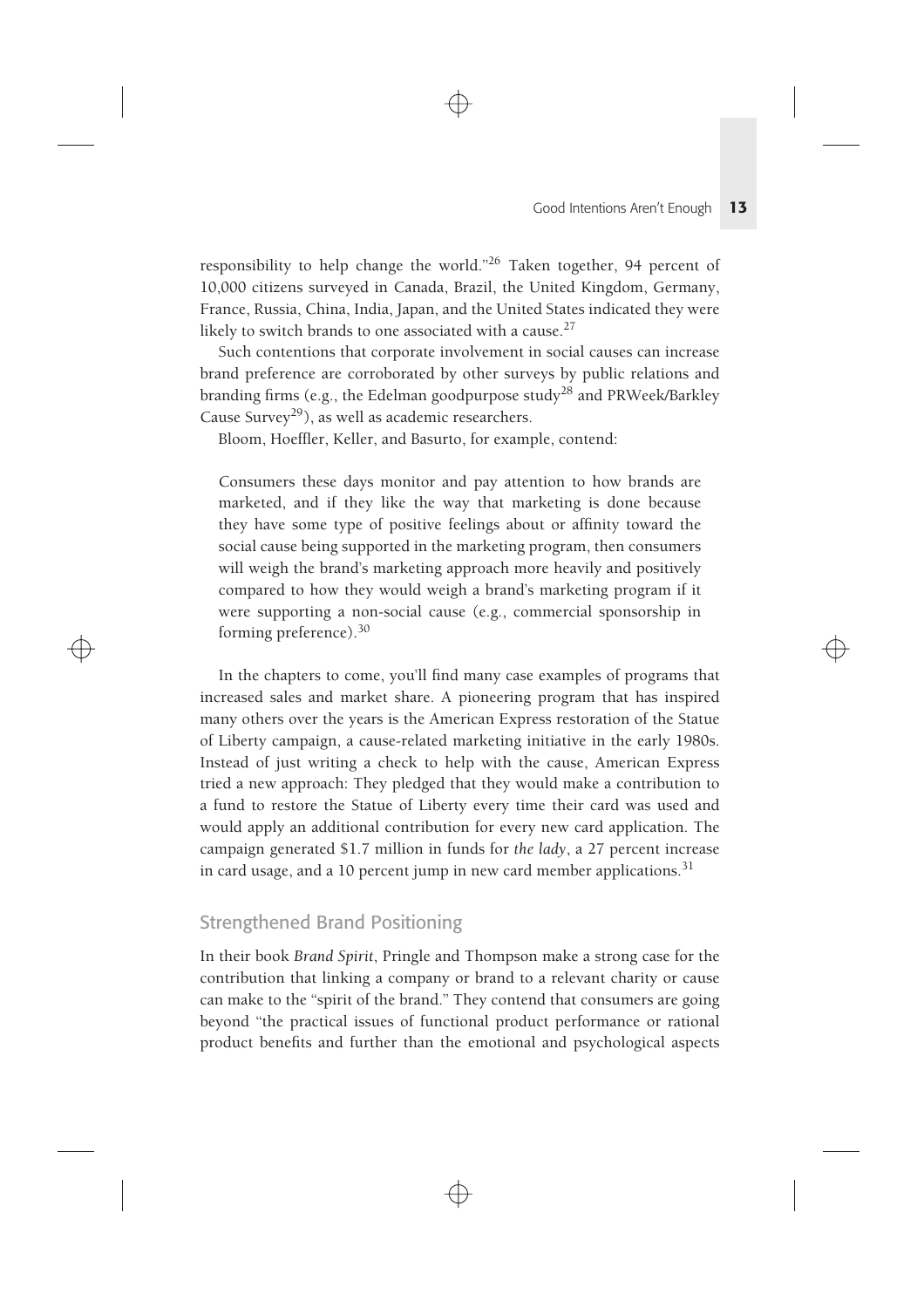of brand personality and image. Consumers are moving towards the top of Maslow's Hierarchy of Needs and seeking 'self-realization."<sup>32</sup> What they are asking for now and are drawn to now are demonstrations of good. ''In an anthropomorphic sense, if consumers know how a brand functions and how it 'thinks' and 'feels,' then the new question that has to be answered is 'what does it believe in?"33

Bloom, Hoeffler, Keller, and Basurto see

. . . marketing initiatives containing a larger amount of social content having a more positive effect on brand judgments and feelings than initiatives that are similar in size and scope but contain less social content. By 'social content' we mean activities in the marketing initiative that are meant to make tangible improvements to social welfare. Thus a program that would make a donation to an environmental organization every time a purchase was made would be higher in social content than a program that gave a consumer a free toy every time a purchase was made.

Consider, for example, the spirit that participation in corporate social initiatives has given to the Ben & Jerry's brand. Thanks to years of company activity and communication, the words *Ben & Jerry's* conjure up for many consumers an image of a philanthropic company that promotes and supports positive social change through such efforts as the PartnerShops program that waives standard franchise fees for nonprofit organizations in order to offer supportive employment; the *Lick Global Warming* campaign that teaches people how to reduce their carbon dioxide emissions and to advocate for policies that fight global warming; or the sourcing of brownies for their ice cream from Greyston Bakery, a nonprofit that provides employment and support services to former homeless, low-income, and disenfranchised people. For many consumers, the product of the brand's many pro-social activities is a positive feeling toward Ben & Jerry's lineup of ice creams in the grocer's freezer section.

# Improved Corporate Image and Clout

Several existing and respected reports cover standards and assessment of performance in the area of Corporate Social Responsibility, including the following: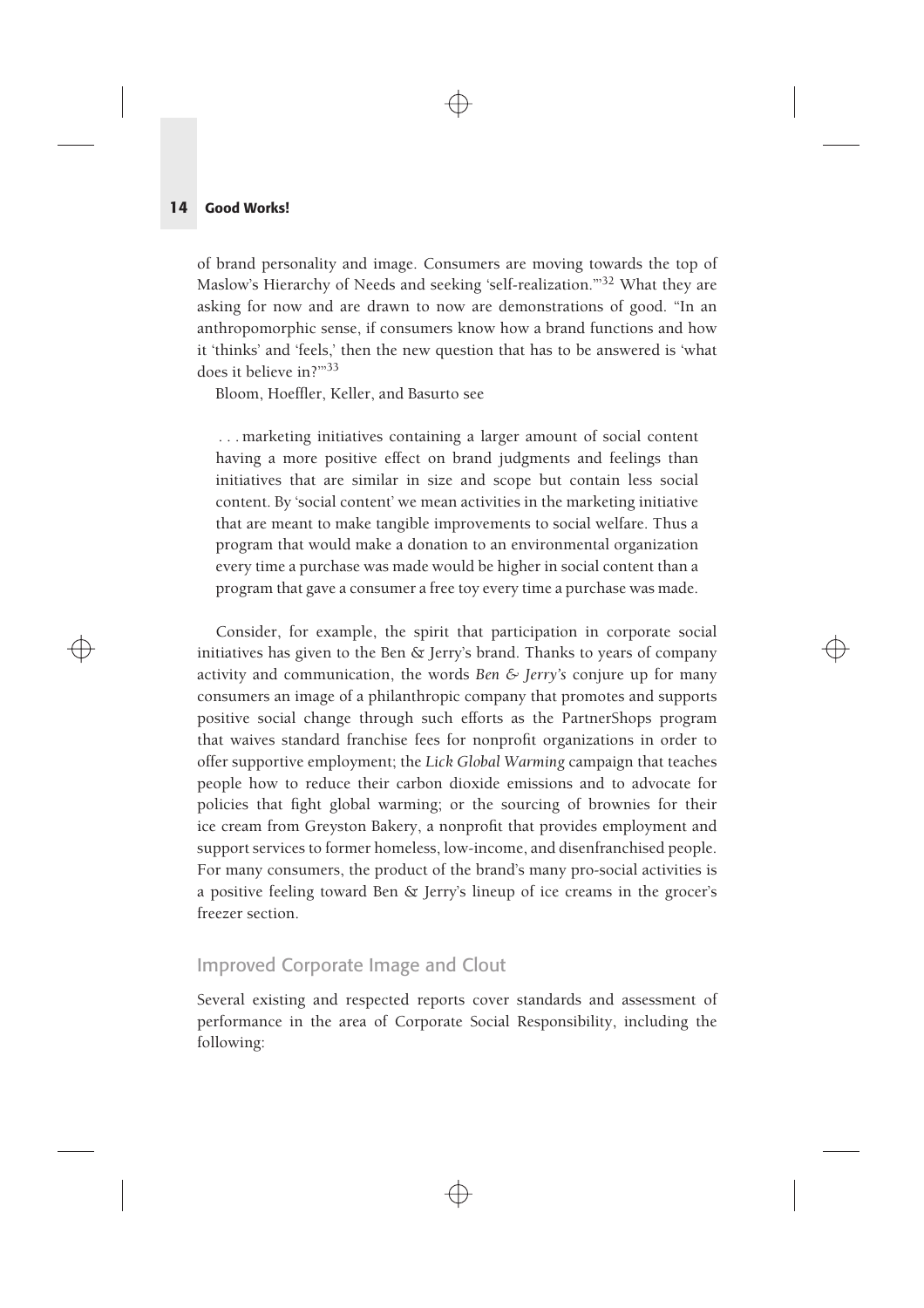- *Fortune* publishes an annual list of the ''World's Most Admired Companies'' and social responsibility is one of the eight attributes executives and securities analysts around the world are asked to rate companies on. Among those topping the 2011 social responsibility rating list were Statoil (Norway), Ferrovial (Spain), Walt Disney (USA), ENI (Italy), and Whole Foods Market (USA).34
- *Corporate Responsibility Magazine* publishes a list of ''100 Best Corporate Citizens,'' recognizing companies' corporate social responsibility toward stakeholders including the environment and the community. In 2011, the top five Best Corporate Citizens were Johnson Controls, Campbell Soup Company, IBM, Bristol-Myers Squibb, and Mattel.<sup>35</sup>

In addition to positive press from reports such as these, ''Companies that demonstrate they are engaging in practices that satisfy and go beyond regulatory compliance requirements are being given less scrutiny and more free reign by both national and local government entities," $36$  according to *Business for Social Responsibility*.

A strong reputation in the community can be a real asset in times of crisis. Hess, Rogovsky, and Dunfee describe a dramatic example of this in the McDonald's experience during the 1992 South Central Los Angeles riots. ''The company's efforts in developing community relations through its Ronald McDonald's houses and its involvement in developing employee opportunities gave the company such a strong reputation, McDonald's executives stated, that rioters refused to harm their outlets. While vandalism caused tremendous damages to businesses in the area, all sixty of McDonald's franchises were spared harm."<sup>37</sup>

## Increased Ability to Attract, Motivate, and Retain Employees

Consumer surveys indicate that a company's participation in social initiatives can have a positive impact on prospective and current employees, as well as citizens and executives. According to the 2011 Cone Cause Evolution Study, 69 percent of Americans indicated that a company's commitment to social and environmental issues would influence whether they would want to work there.38 Employees involved with their company's cause programs were far more likely than those not involved to say they had a strong sense of loyalty to and pride in the company.<sup>39</sup> "Companies who are not fully engaging their employees are clearly leaving equity on the table," according to Cone.<sup>40</sup>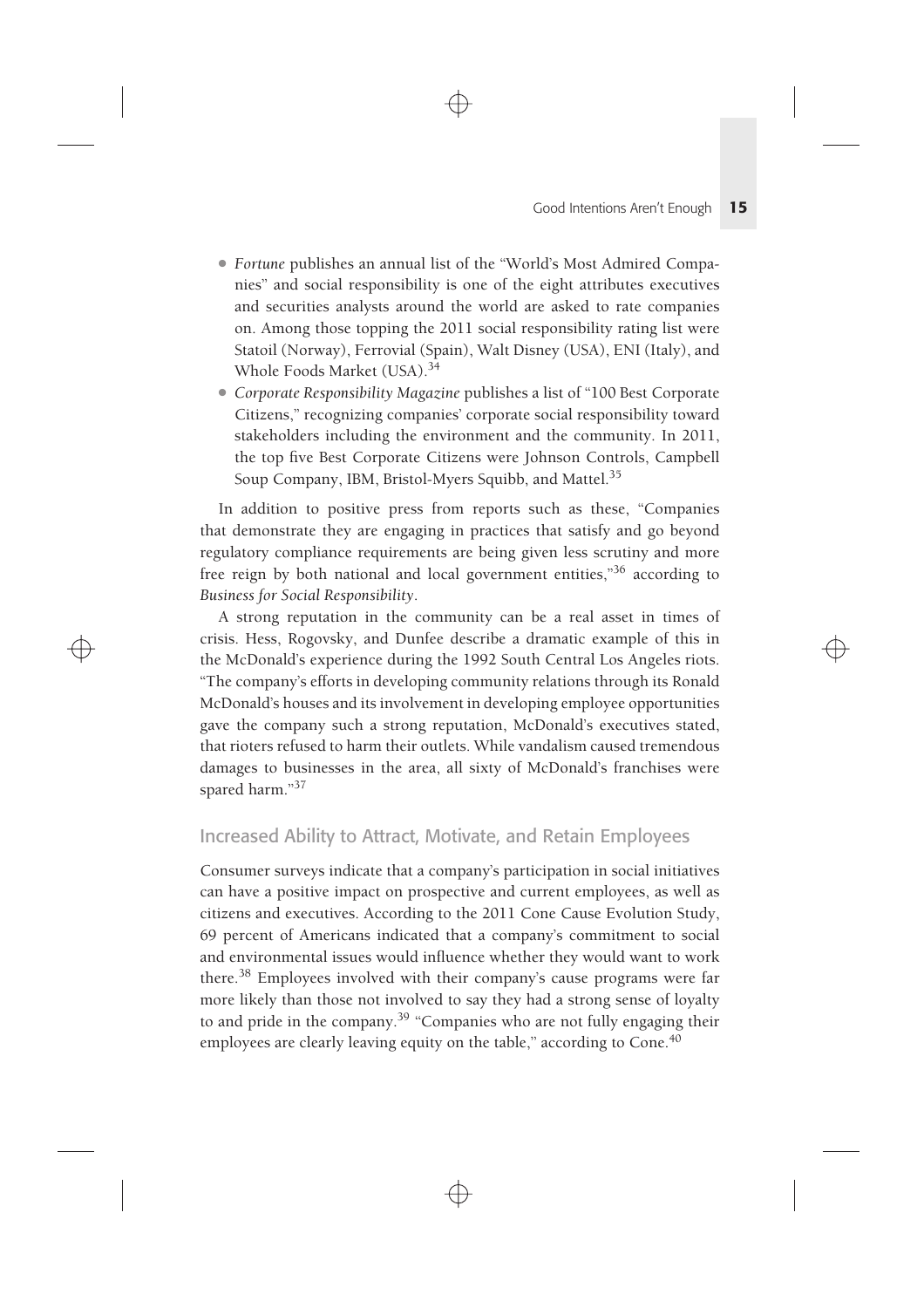Perceiving an increased desire among students in social entrepreneurship and careers with socially responsible companies, graduate schools of business have been increasing their course offerings related to examining the social, environmental, and ethical impacts of business decisions, according to the Aspen Institute's 2011 *Beyond Grey Pinstripes* survey.<sup>41</sup>

Decreased Operating Costs Several business functions can cite decreases in operating costs and increased revenue from grants and incentives as a result of implementing marketing and corporate social initiatives, especially altering business practices. One arena easy to point to is the adoption of environmental initiatives to reduce waste, reuse materials, recycle, and conserve water and electricity.

At AT&T, for example, a program that entices customers to sign up for paperless, electronic billing statements by offering to contribute to The Arbor Day Foundation has cut the company's paper, printing, and mailing costs by millions of dollars, saved trees from being harvested to make paper and funded the planting of hundreds of thousands of trees.<sup>42</sup>

Another area for potential reduced costs is in advertising expenditures, especially as a result of increased free publicity.

From its founding in the 1970s, The Body Shop was noted for its stands on issues such as fair trade, protecting the environment, and using animals for cosmetic testing. According to an article in the World Council of Sustainable Development, "The Body Shop was launched on the basis of fairer prices for fairly produced cosmetics. Anita Roddick, its founder, generated so much favorable publicity that the company did not need to advertise: a win-win on the cost-benefit front, leaving aside the do-gooding."<sup>43</sup>

More recently, the social entrepreneurs at TOMS Shoes have ridden a wave of consumer and media fascination with the company's philanthropic business proposition: Buy one pair of shoes and a pair is given to a child in need. An advertising agency executive happened to hear a television report on the company in 2008. That started a chain of events that led ATT to feature the company in a widely aired commercial in 2009, which generated millions of dollars worth of business-building free publicity for TOMS Shoes.<sup>44</sup>

## Increased Appeal to Investors and Financial Analysts

Some argue that involvement in marketing and corporate social initiatives can increase stock value.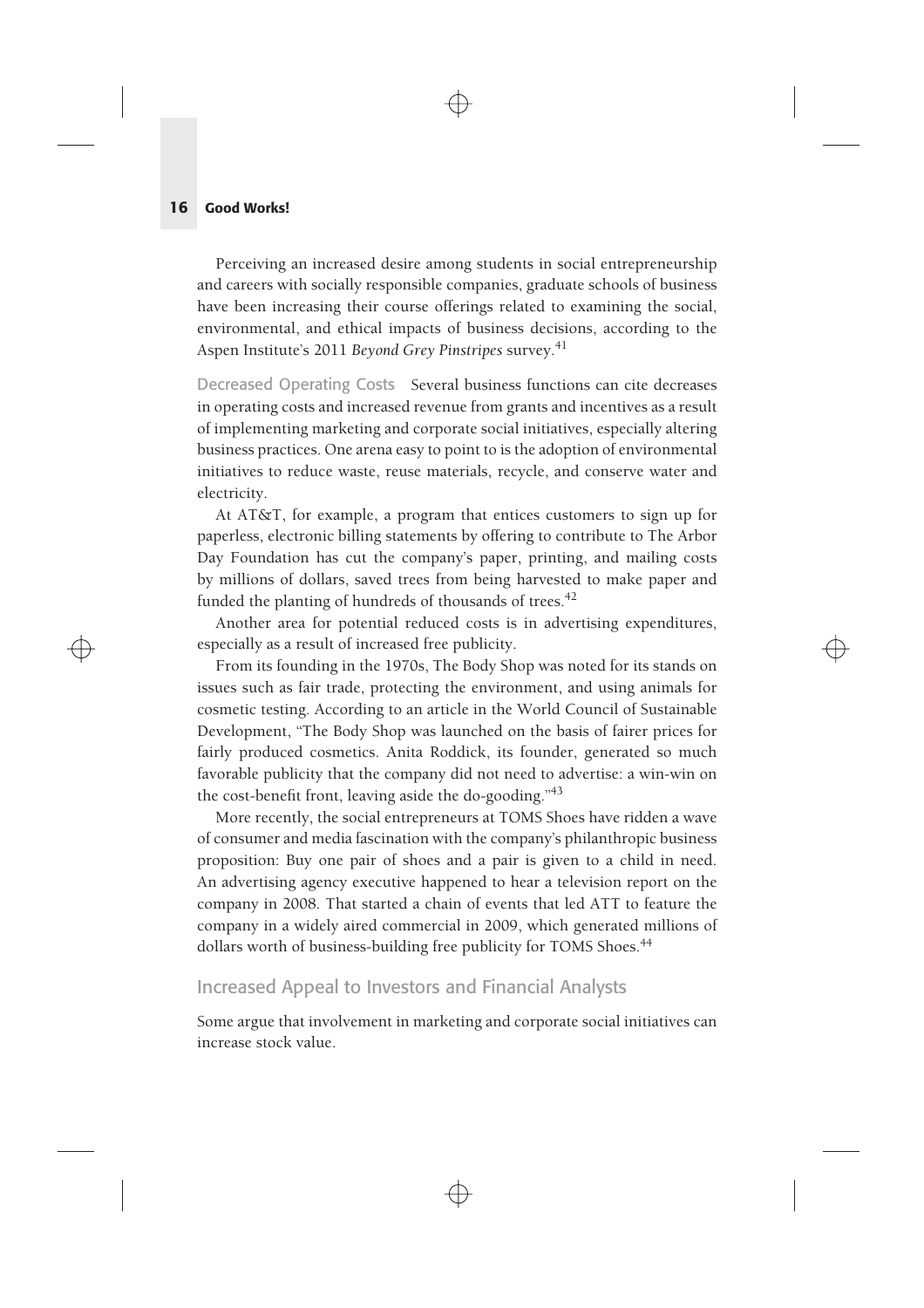- In *Firms of Endearment*, Rajendra Sisodia, David Wolfe, and Jagdish Sheth present data indicating that firms that ''endear'' themselves to all stakeholders wildly outperformed the broader stock market during the 3-, 5-, and 10-year periods ending June 30, 2006.<sup>45</sup> "Great companies sustain their superior performance over time for investors, but equally important in our view, for their employees, customers, suppliers, and society in general," the authors contend.
- In ''Corporate Social Responsibility and Shareholder Value: The Environmental Consciousness of Investors,'' Caroline Flammer of the MIT School of Management studied the relationship from 1980 to 2009 between corporate announcements of positive and negative environmental news and stock movement. ''We find that companies that are reported to behave responsibly towards the environment experience a significant stock price increase, whereas firms that behave irresponsibly face a significant stock price decrease.''<sup>46</sup>
- According to the Social Investment Forum Foundation's *2010 Report on Socially Responsible Investing Trends in the United States*, ''Sustainable and socially responsible investing (SRI) in the United States has continued to grow at a faster pace than the broader universe of conventional investment assets under professional management. At the start of 2010, professionally managed assets following SRI strategies stood at \$3.07 trillion, a rise of more than 380 percent from \$639 billion in 1995 . . . Over the same period, the broader universe of assets under professional management increased only 260 percent from \$7 trillion to \$25.2 trillion."<sup>47</sup>

# What Are the Major Current Challenges to Doing Good?

Managers and program planners are challenged at each of the fundamental decision points identified throughout this book—decisions related to choosing a social issue; selecting an initiative to support this issue; developing and implementing program plans; and evaluating outcomes. In the next few pages, we identify issues that commonly crop up within organizations. Guidance on grappling with these issues is a key component of the chapters to come.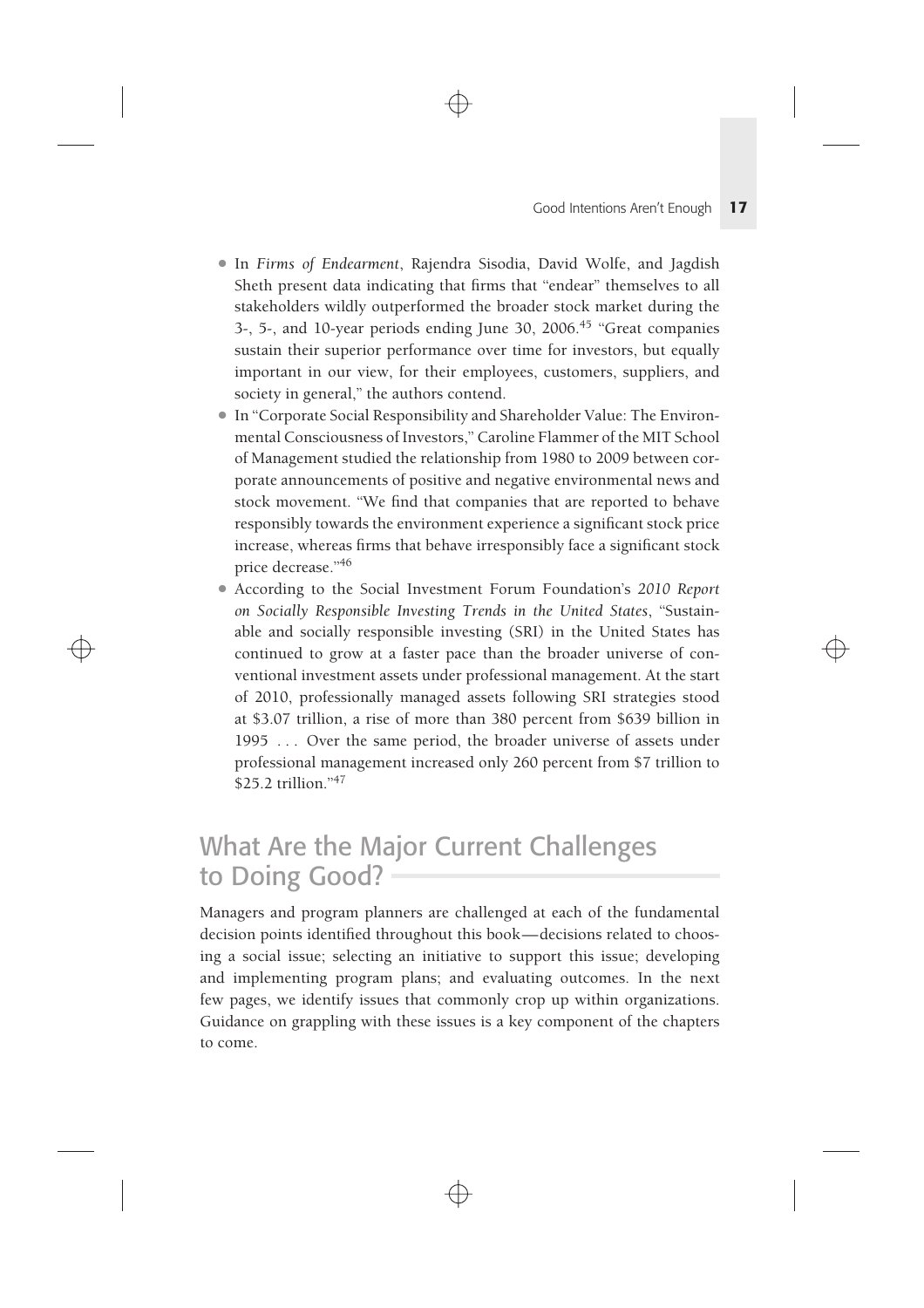## Choosing a Social Issue

Challenges are perhaps the greatest in this very first step, as experience has shown that some social issues are a better fit than others, and this first decision has the greatest impact on subsequent programs and outcomes. Those making the recommendations will end up juggling competing priorities and publics. They will be faced with tough questions, including:

- How does this support our business goals?
- How big of a social problem is this?
- Isn't the government or someone else handling this?
- What will our stockholders think of our involvement in this issue?
- Is this something our employees can get excited about?
- Won't this encourage others involved in this cause to approach us (bug us) for funds?
- How do we know this isn't the *cause du jour*?
- Will this cause backfire on us and create a scandal?
- Is this something our competitors are involved in and *own* already?

# Selecting an Initiative to Address the Issue

Once an issue has been chosen, managers will now be challenged regarding recommendations on what initiative or initiatives among the six identified in Chapter 2 should be selected to support the issue. Again, they will need to be prepared to answer tough questions:

- How can we do this without distracting us from our core business?
- How will this initiative give visibility for this company?
- Do these programs really work? Who pays attention to these?
- What if consumers perceive the amount of the sale that actually goes to the cause is too small?
- Have you calculated the productivity cost for giving our employees time off for volunteering?
- Giving visibility, especially shelf space in our stores for this cause, doesn't *pencil out*. Shouldn't we just write a check or give a grant?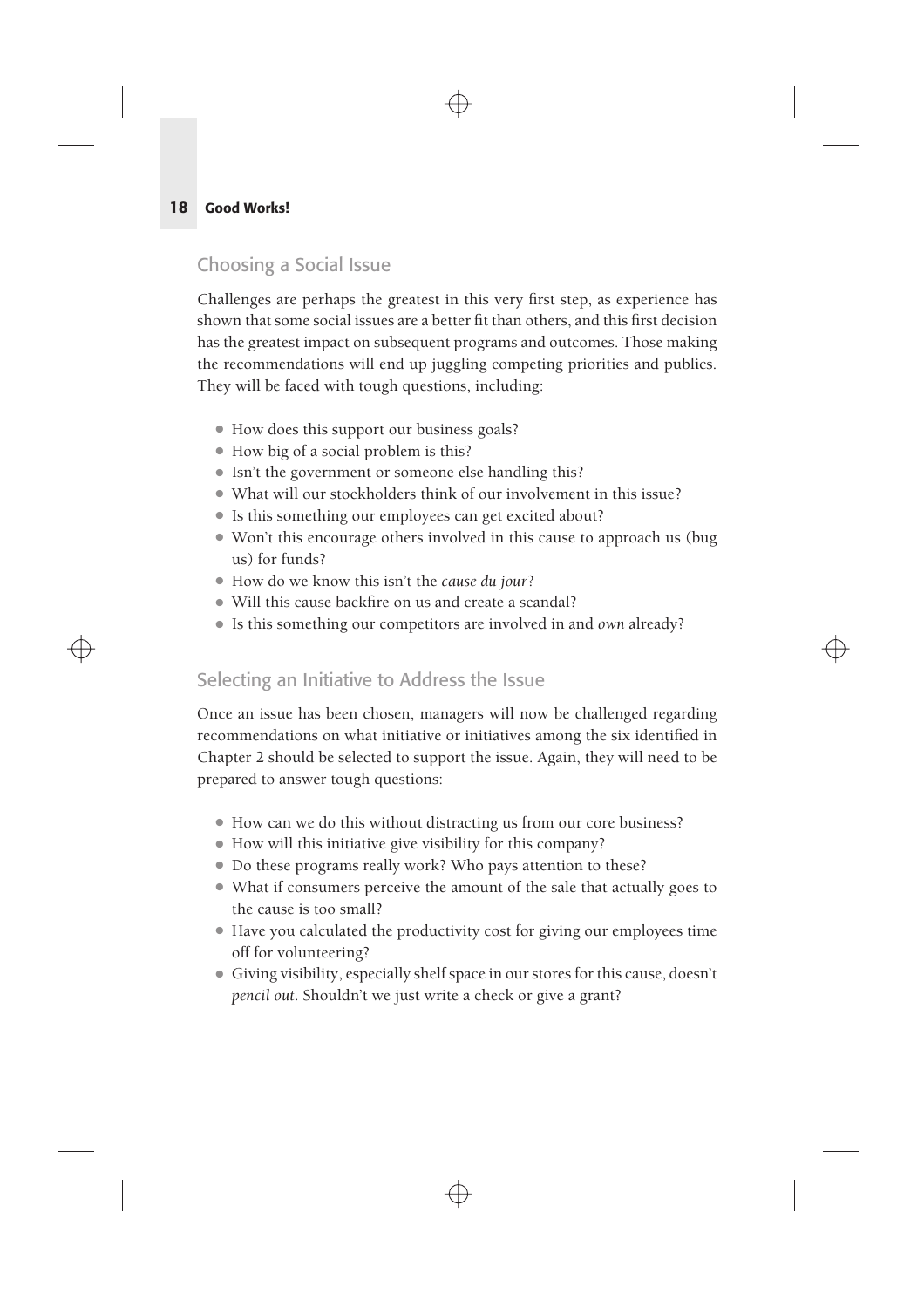# Developing and Implementing Program Plans

Key decisions at this point include whether to partner with others and if so, who; determining key strategies including communications and distribution channels; assigning roles and responsibilities; developing timetables; and determining budget allocations and funding sources. The questions continue, especially around issues of time and money:

- How can we do this when money is needed for increased performance?
- What do we say to stockholders who see this as money that belongs to them?
- Why is our department being asked to fund this?
- Will having partners bog down the decision-making process and therefore take more of our staff time?
- Will we be doing as much good for the cause as we spend?
- Isn't this just brand advertising in disguise?
- What is our exit strategy?
- How do we keep from looking hypocritical?

## Evaluation

Ongoing measurement of marketing activities and financial investments for corporations has a track record, with decades of experience in building sophisticated tracking systems and databases that provide analysis on returns on investments and compare current activities to benchmarks and gold standards. By contrast, the track record for measuring return on investments in Corporate Social Initiatives is very young with little historic data and expertise. Marketing professionals and academic experts in the field confirm this challenge.

● Curt Weeden, former CEO of the Association of Corporate Contributions Professionals and formerly the vice president in charge of Johnson & Johnson's corporate philanthropy, put it this way: ''Full-scale, highly quantitative evaluations are simply not practical or affordable for 99 percent of the contributions a company elects to make."<sup>48</sup>